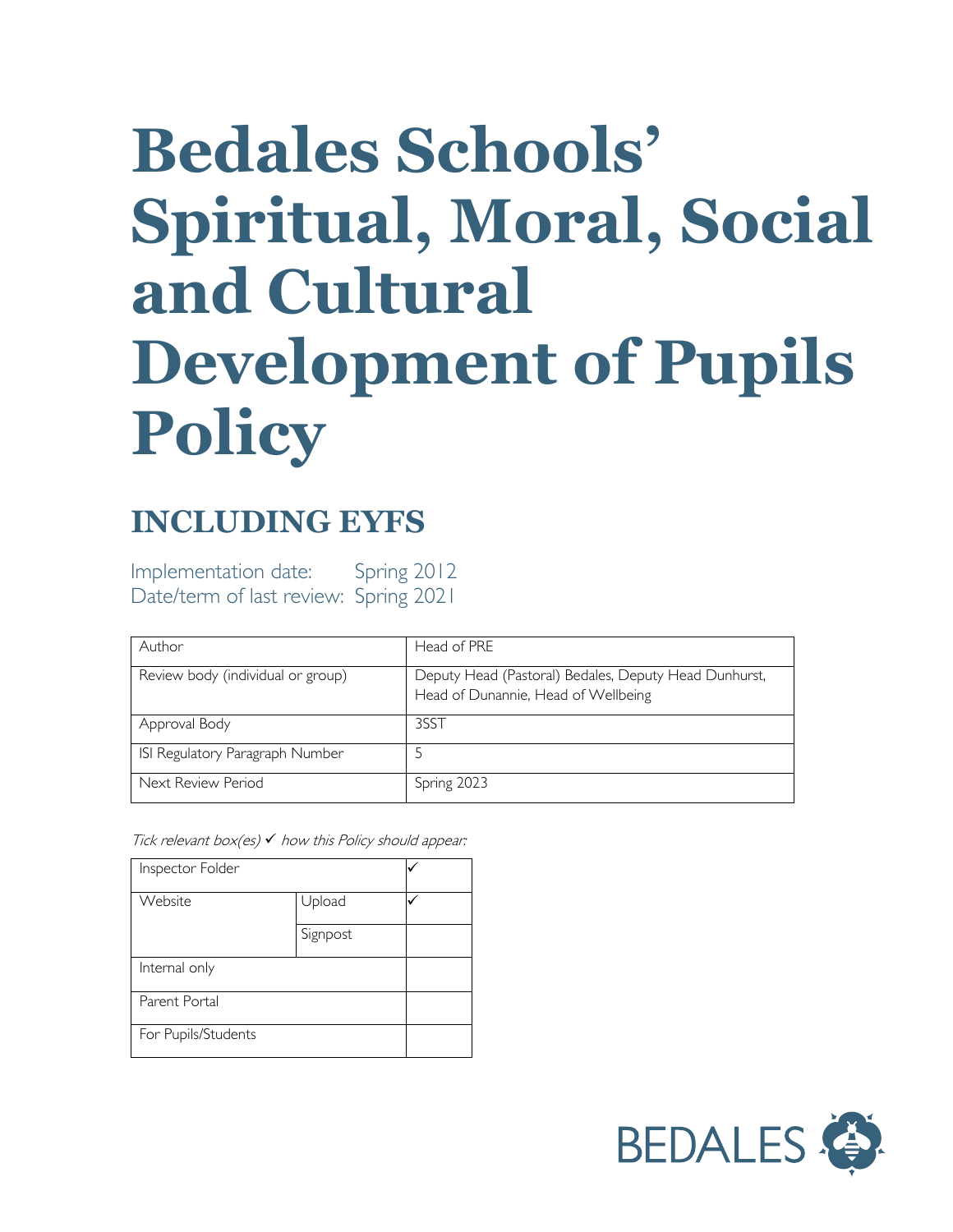### **Bedales Schools' Spiritual, Moral, Social and Cultural Development of Pupils Policy**

Bedales is a school that was set up around an ethos of community, valuing others, and working together. Our School motto 'Work of Each for Weal of All' means that our School is more than the sum of its parts, that each member of the community has a role to play in creating that community. The SMSC development of pupils is therefore core to what we do. Success at Bedales has never been measured simply on a pupil's exam transcript: development of character has always been a very important part of what the School seeks to achieve.

John Badley, the School's founder, set out simple guidelines, by which the School should be run. Those in the community should avoid:

- Needless labour to others
- Needless exposure of oneself or others to danger or infection
- Waste or damage of property, whether belonging to the community or to an individual
- Annoyance to others in the community, or to neighbours outside

And in addition, "everyone must try to carry out whatever has been found necessary or helpful for preserving order and promoting the health and wellbeing of all concerned".

The School rules to this day maintain the spirit of these guidelines, prohibiting only things likely to cause harm, annoyance or needless work to oneself or others, and promoting community-minded thinking amongst staff and pupils. Rules are to be obeyed not 'because I said so', but because following those guidelines promotes selfless action and avoids causing harm, annoyance or needless work.

Unlike many independent schools, Bedales is a non-denominational foundation, with no chapel, no chaplain and no compulsory religious services. We actively promote the fundamental British values of democracy, the rule of law, individual liberty and mutual respect and tolerance of those with different faiths and beliefs.

This policy sets out how Bedales

- (a) ensures that principles are promoted which
	- (i) enable pupils to develop their self-knowledge, self-esteem and self-confidence;
	- (ii) enable pupils to distinguish right from wrong and to respect the civil and criminal law of England;
	- (iii) encourage pupils to accept responsibility for their behaviour, show initiative and understand how they can contribute positively to the lives of those living and working in the locality in which the School is situated and to society more widely;
	- (iv) enable pupils to acquire a broad general knowledge of and respect for public institutions and services in England;
	- (v) further tolerance and harmony between different cultural traditions by enabling pupils to acquire an appreciation of and respect for their own and other cultures; and
	- (vi) encourage respect for other people, paying particular regard to the protected characteristics set out in the 2010 Act; and

**2 Bedales Schools' Spiritual, Moral, Social and Cultural Development of Pupils Policy** 

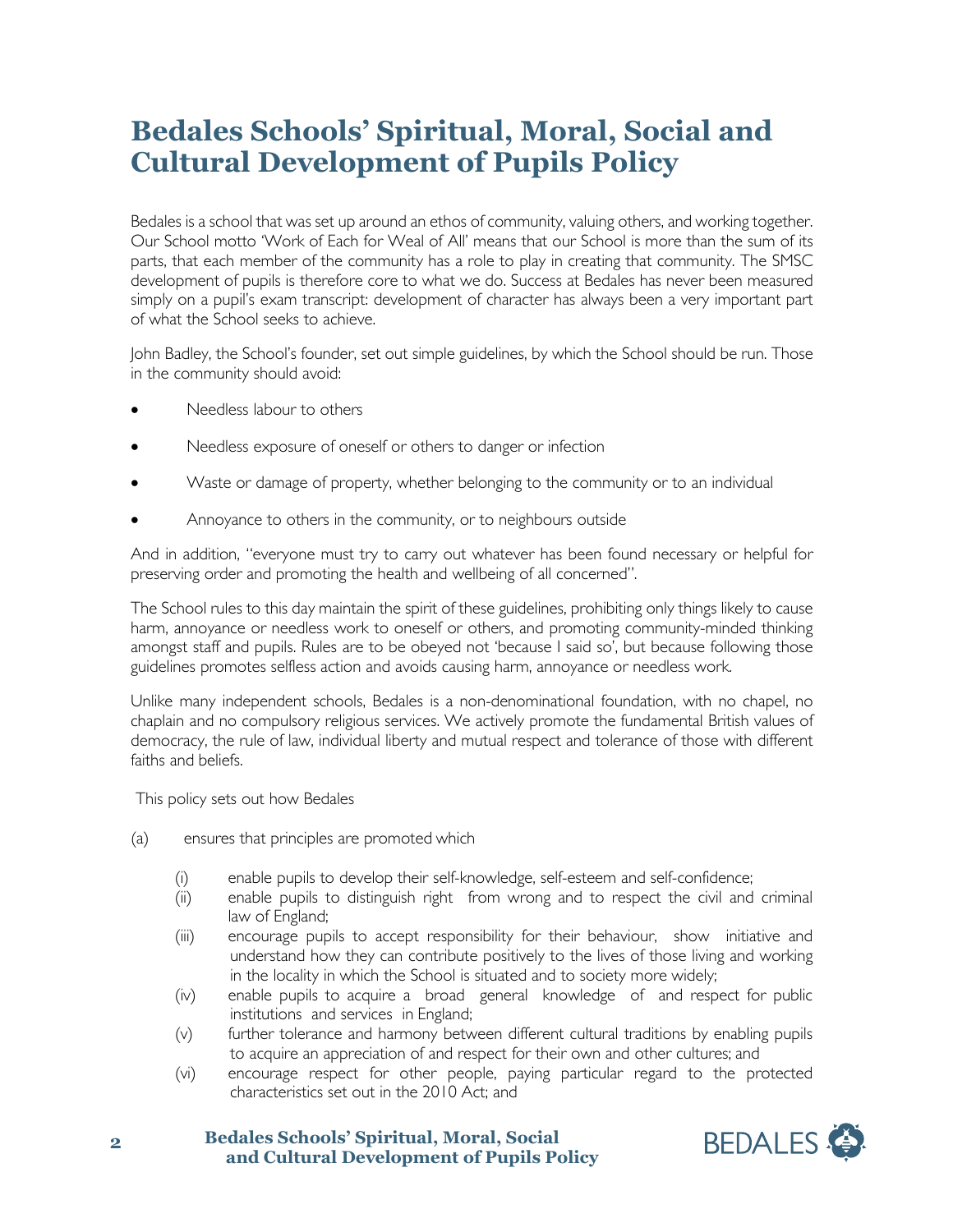(vii) encourage respect for democracy and support for and participation in the democratic process, including respect for the basis on which the law is made and applied in England

(b) facilitates pupils' spiritual development, and makes religious observance possible for those who want this.

(c) precludes the promotion of partisan political views in the teaching of any subject in the School; and

(d) takes such steps as are reasonably practicable to ensure that, where political issues are brought to the attention of pupils, they are offered a balanced presentation of opposing views whether pupils are

- (i) in attendance at the School;
- (ii) taking part in extra-curricular activities which are provided or organised by or on behalf of the School;
- (iii) or experiencing the promotion of extra-curricular activities, including promotional materials, taking place at the School or elsewhere.

#### Jaw

A key means of engaging pupils in Social, Moral, Spiritual and Cultural questions is through Jaw. Jaw at Bedales takes the place of chapel in more traditional independent schools. It is the time during the week for reflecting on philosophical, spiritual, religious and moral ideas and views. Jaw reflects the diversity of views not just in the School, but in the world as a whole, and speakers from many different philosophical and religious perspectives are invited to participate.

Jaws might include:

- Meditation and time for reflection
- Talks from representatives of religious communities
- Key moments in the Christian year (Harvest, Advent and Passiontide)
- Act of Remembrance for those who died in WW1 & WW2 from the Bedales Community
- Festivals celebrated by a number of pupils (such as Chinese new year)
- Pupil participation in reading, or giving pupil-led Jaws.
- Ethical dilemmas
- Environmental issues, including Earth Day
- Political issues and pupil-led debate
- Mock elections
- Governors' & Head's Question Time, at which any pupil can ask questions about the running of the School

#### Opportunities for SMSC development in the Curriculum

Bedales has an innovative curriculum of its own, including Bedales Assessed Courses which replace GCSEs in many subjects, and an Enrichment Programme in the 6<sup>th</sup> Form. This enables us to be tackling social, moral, spiritual and cultural ideas and concepts often not covered in other schools.

**3 Bedales Schools' Spiritual, Moral, Social and Cultural Development of Pupils Policy** 

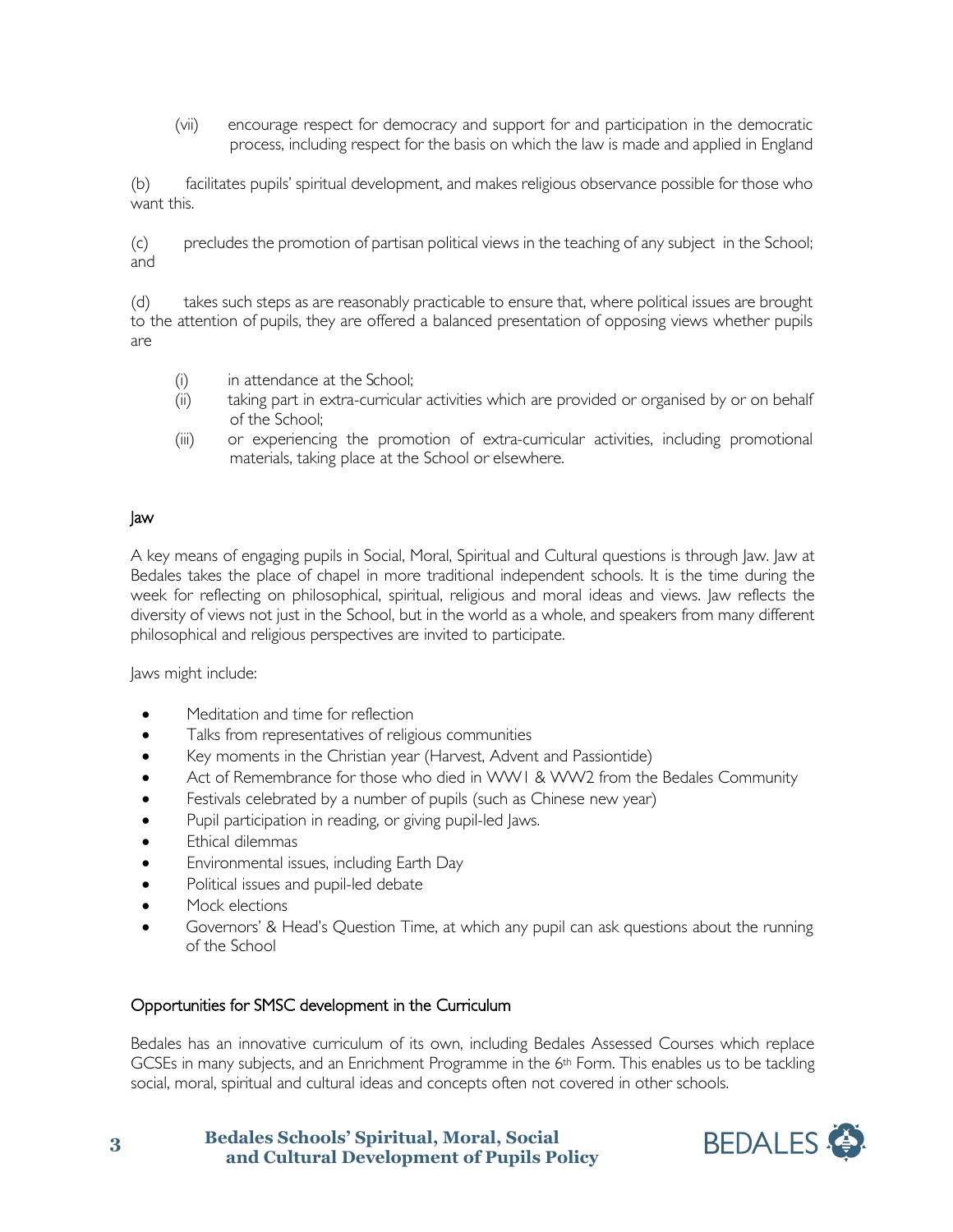Examples include:

| RS & Philosophy  | Pupils study a diverse range of religious viewpoints all the way through the                                                                               |
|------------------|------------------------------------------------------------------------------------------------------------------------------------------------------------|
|                  | School, and specialise in Buddhist thought in the 6 <sup>th</sup> Form. Ethics is a                                                                        |
|                  | prominent part of the curriculum, and this is backed up with established                                                                                   |
|                  | theory right from the beginning so that moral deliberations are given                                                                                      |
|                  | substance. In Block 5, pupils work on a 'Utopia Project', in which they                                                                                    |
|                  | formulate a view on the nature and possibility of a perfect society.                                                                                       |
| Global Awareness | Global Awareness centres around the tenets of SMSC ideas with a focus on                                                                                   |
|                  | global perspectives. This is through pupils developing an understanding of the                                                                             |
|                  | importance of difference and how this contributes to the wider world. This is                                                                              |
|                  | essential in achieving balance and most importantly, creating solutions which                                                                              |
|                  | have an impact on the world as a whole.                                                                                                                    |
| Design           | • Social – impact of design – what should society be producing and                                                                                         |
|                  | demanding? This links to the below:                                                                                                                        |
|                  | • Moral - decisions designers face when developing new products, material                                                                                  |
|                  | selection, sustainability issues, effects on the labour markets, ethics of FMCGs,                                                                          |
|                  | workplace conditions, product lifecycle (obsolescence etc.), end of product                                                                                |
|                  | life responsibility                                                                                                                                        |
|                  | • Cultural – examine how past events have shaped the world we live in and                                                                                  |
|                  | the things we choose to surround ourselves with on the basis of aesthetics,                                                                                |
|                  | function, need, innovation for innovation sake, innovation on the basis of                                                                                 |
|                  | need, the visual language of design and how this is interpreted differently in<br>different countries/cultures                                             |
| Geography        | Geography explores ideas of empathy as well as social and environmental                                                                                    |
|                  | responsibility. Enquiry questions such as "Why do poor people still exist?" and                                                                            |
|                  | "Should refugees be allowed into Europe?" pose ethical questions. Regional                                                                                 |
|                  | Geography develops pupils' cultural understanding of place. Our gendered                                                                                   |
|                  | spaces topic challenges pupils' to explore their own social interactions with                                                                              |
|                  | place and space.                                                                                                                                           |
| Maths            | The Maths Department runs an Enrichment course on Anthropology of                                                                                          |
|                  | Maths, which looks at number and mathematics from the perspective of                                                                                       |
|                  | different global and historical cultural perspectives.                                                                                                     |
| Biology          | The Biology department continues to promote an informed and rational                                                                                       |
|                  | approach to key social issues such as vaccinations, antibiotic resistance,                                                                                 |
|                  | genetic modification etc. The department attempts to ensure that the toxic                                                                                 |
|                  | mix of social media and uninformed opinions is counteracted by evidence and                                                                                |
|                  | understanding in all Bedales pupils.                                                                                                                       |
| English          | Literature is all about social, moral, spiritual and cultural development. We                                                                              |
|                  | discuss big world issues, politics, psychology, ethics, rights and equalities and                                                                          |
|                  | guide pupils to becoming independent thinkers who can have informed                                                                                        |
|                  | opinions on these issues that they can back up with well-considered evidence.                                                                              |
| English as an    | EAL - Social moral cultural spiritual                                                                                                                      |
| Additional       | EAL lessons and the relationship between pupil and EAL teacher is a vital                                                                                  |
| Language         | forum for exploring and gaining a greater and deeper understanding of issues                                                                               |
|                  | relating to the cultural, social and spiritual elements of the School community.                                                                           |
|                  | In addition, there is the opportunity to learn about how issues inform and                                                                                 |
|                  | underpin the attitudes and workings of the wider community.                                                                                                |
|                  |                                                                                                                                                            |
|                  | Being able to identify and understand cultural norms is essential to the<br>successful integration of international pupils and enables an equal sharing of |



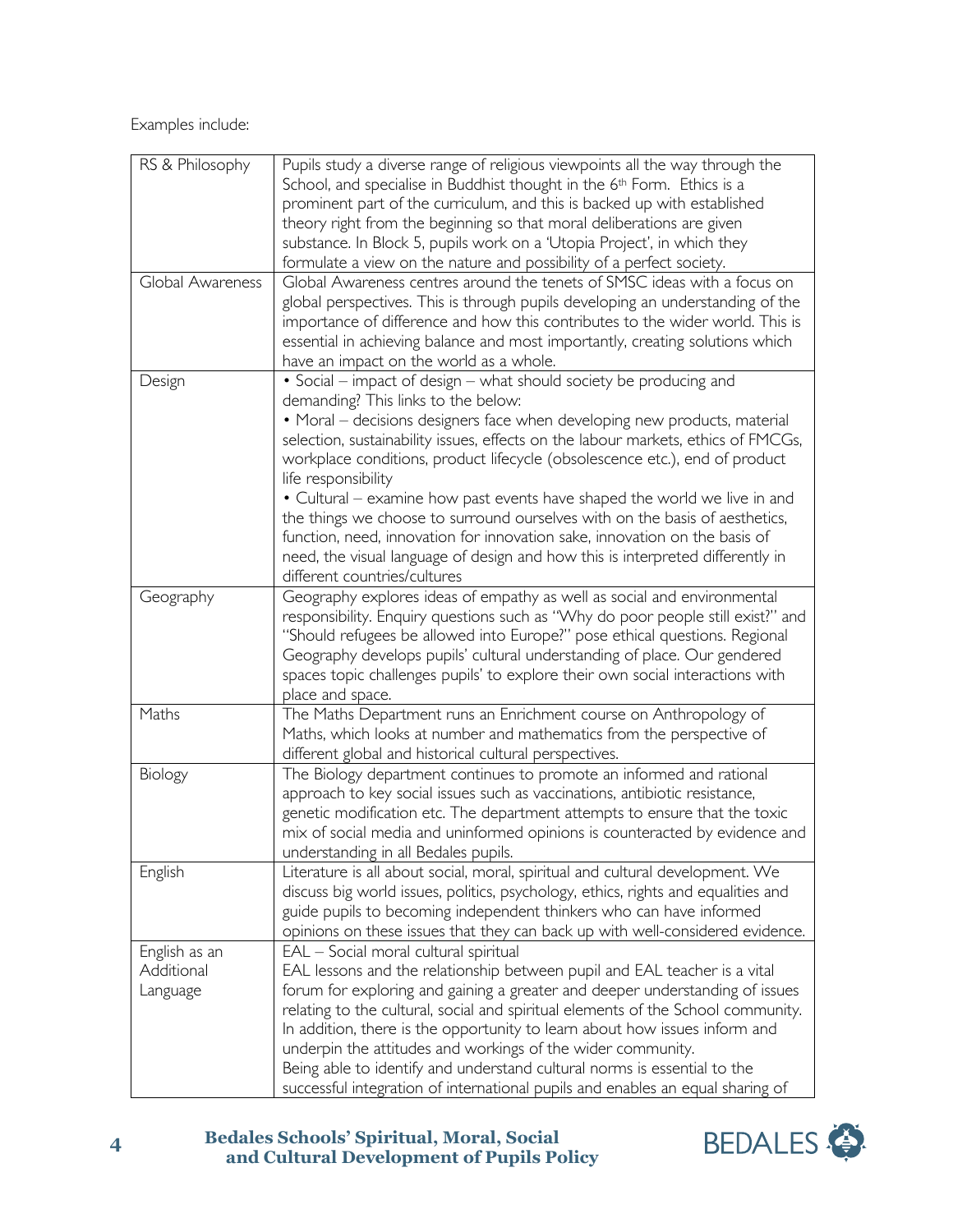|                  | ideas. This, in turn, leads to tolerance and understanding for all pupils,<br>regardless of where they come from. Key areas that EAL focus on are:<br>Dialogue and sharing of ideas<br>Tolerance and understanding of all traditions and cultures and how<br>different cultures can sit alongside each other<br>The freedom for a pupil to explore any area of interest, confusion or<br>concern that they might have regarding belief, behaviour, language or<br>lack of understanding they might have encountered or feel<br>Providing background of traditions, social norms, cultural<br>expectations and behaviours, within a classroom setting, boarding<br>house or in the wider school or local communities |
|------------------|---------------------------------------------------------------------------------------------------------------------------------------------------------------------------------------------------------------------------------------------------------------------------------------------------------------------------------------------------------------------------------------------------------------------------------------------------------------------------------------------------------------------------------------------------------------------------------------------------------------------------------------------------------------------------------------------------------------------|
| Learning Support | Although there is nothing we explicitly add through planned teaching relating<br>to these things, it is in the nature of the 1:1 setting that pupils sometimes take<br>the opportunity to discuss issues which concern them, so we have some<br>informal input into the choices they make and the approaches they take to<br>those decisions, thereby contributing to the SMSC development of pupils.                                                                                                                                                                                                                                                                                                               |

#### Further opportunities for spiritual development

Whilst Bedales is a non-denominational school, and has no chapel or compulsory religious services, it is more pluralist than secular in its approach to religious devotion. The School wants to make it possible for pupils both to find their own way in their spiritual development, and make possible religious devotion when individuals want this. Opportunities include:

- Meditation and yoga in the mornings
- 'Picnic' Christian Bible reading group
- School informal Eucharist once a term
- Giving details to parents of those who can offer Confirmation preparation locally
- Allowing Boarders to attend church on Sundays if they want to
- Arranging prayer spaces when needed for particular pupils

#### Opportunities to engage with others – Work of Each for Weal of All

Bedales' motto is 'Work of Each for Weal of All', so service to others and to the community is central to our ethos. Opportunities for this include:

- Community Service, for example reading to pupils at Steep Primary
- Global Awareness, which develops pupils' political, social and cultural awareness and engagement.
- Outdoor Work, in which Work of Each for Weal of All is made very explicit and palpable in the projects pupils undertake for the community.
- Whole School Effort, run by the Outdoor Work Department, in which the whole school works together on a project for the School community and the local community.
- School Council, one of the oldest in the country and emblematic of a democratic approach and the seriousness with which we take pupil voice.
- Leadership roles, including being a 'Badley Senior', a 6.2 pupil who works with a Block 3 tutor group.

**5 Bedales Schools' Spiritual, Moral, Social and Cultural Development of Pupils Policy**